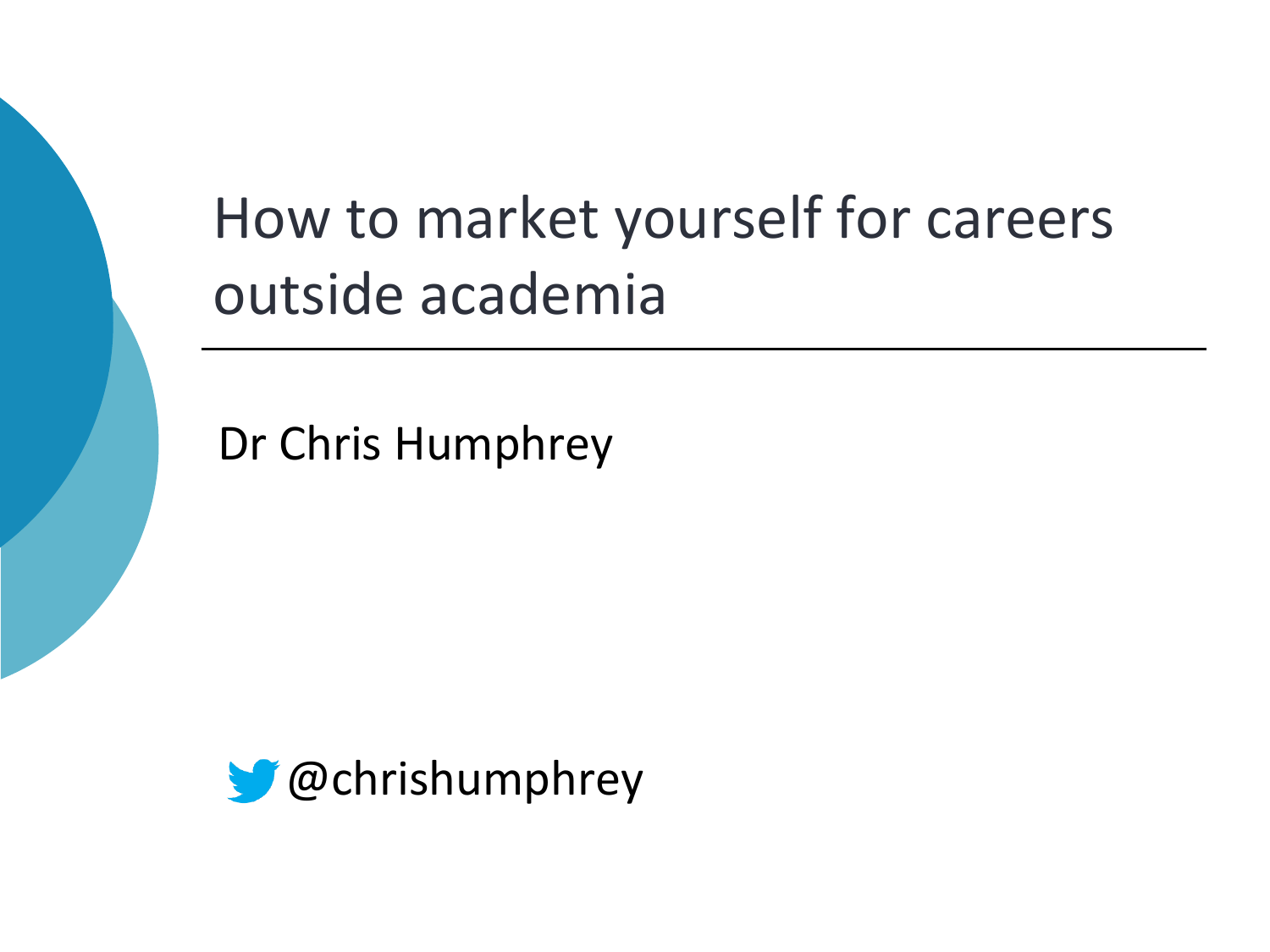

- When you were a child, what did you want to be when you grew up?
- A doctor? A vet? A ballerina?
- An academic?!
- We all dreamt of becoming someone … do you still hold on to that dream?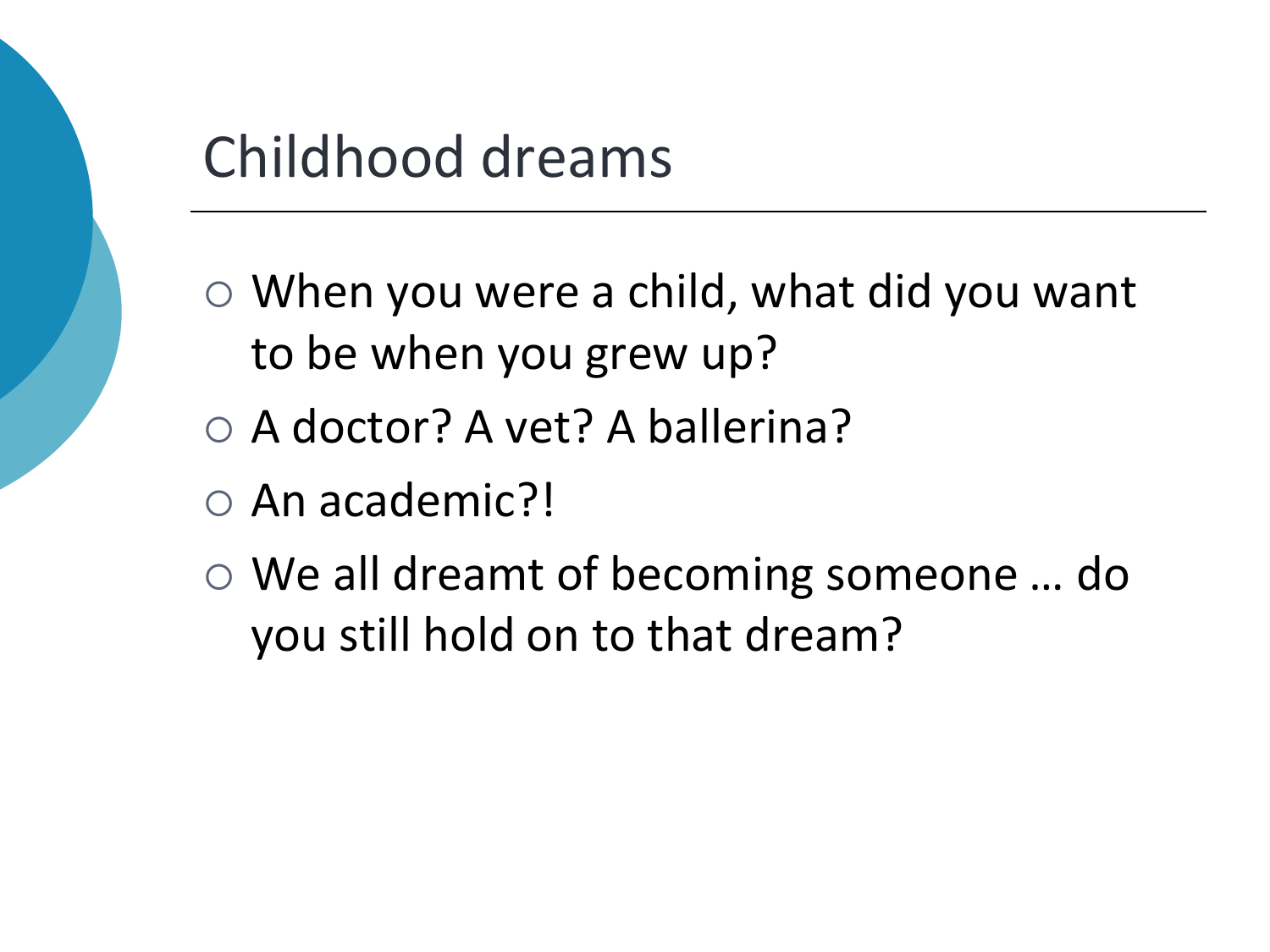### Adult realities

- UK: only 22% of PhDs working in H.E. teaching or lecturing roles 3½ years after graduating
- US: 50% of PhDs take jobs outside of academia
- Less than 1 in 4 US academics are T or TT
- What jobs do doctoral graduates do?
- $\circ$  So how do you market yourself for these jobs?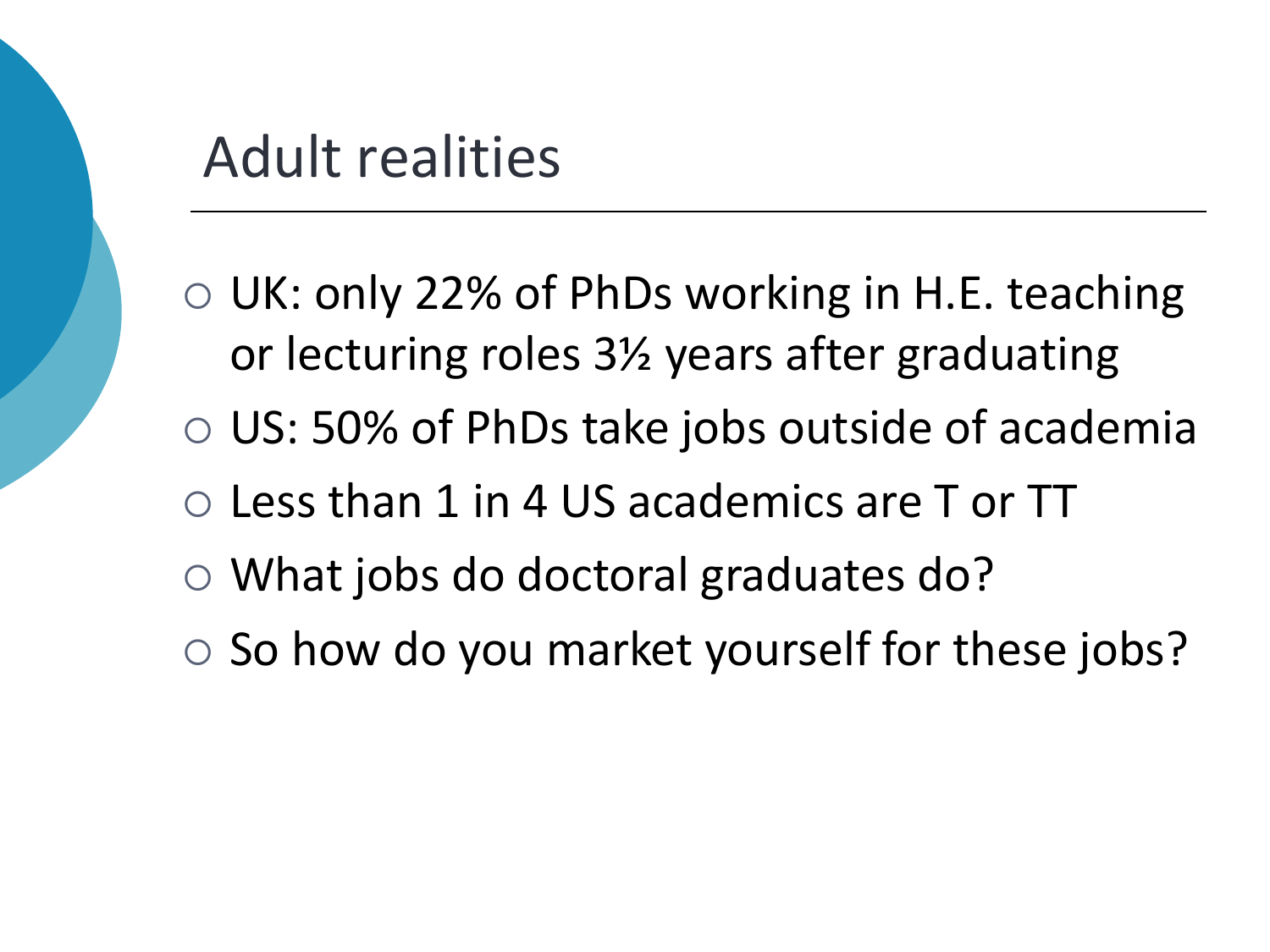## Your 5-point plan for the transition

- 1. Discover your transferable skills
- 2. Decide on a target sector/career
- 3. Get the right work experience
- 4. Create your professional brand
- 5. Tell a great story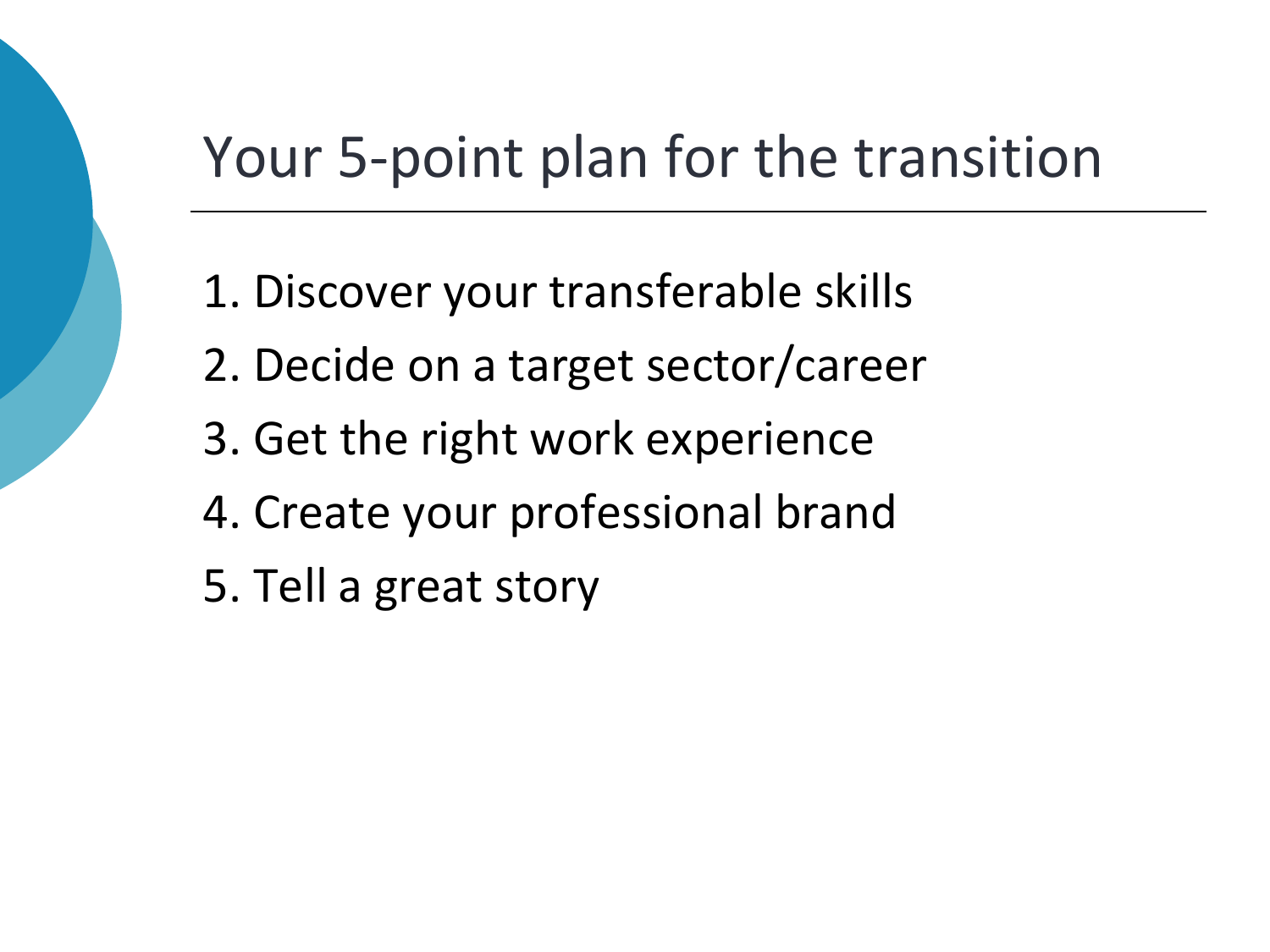## Discover your potential: skills audit

- $\circ$  Project management
- $\circ$  Team working
- $\circ$  Problem solving
- $\circ$  Organising events
- Writing
- $\circ$  Public speaking
- $\circ$  Publicity and PR
- Web and social media

### What skills have you gained?

- $\circ$  Thought leadership
- $\circ$  Bidding for funding
- $\circ$  Networking
- $\circ$  International experience
- $\circ$  Teaching & training
- Managing information
- ICT
- Writing reports

… oh and did I mention research?!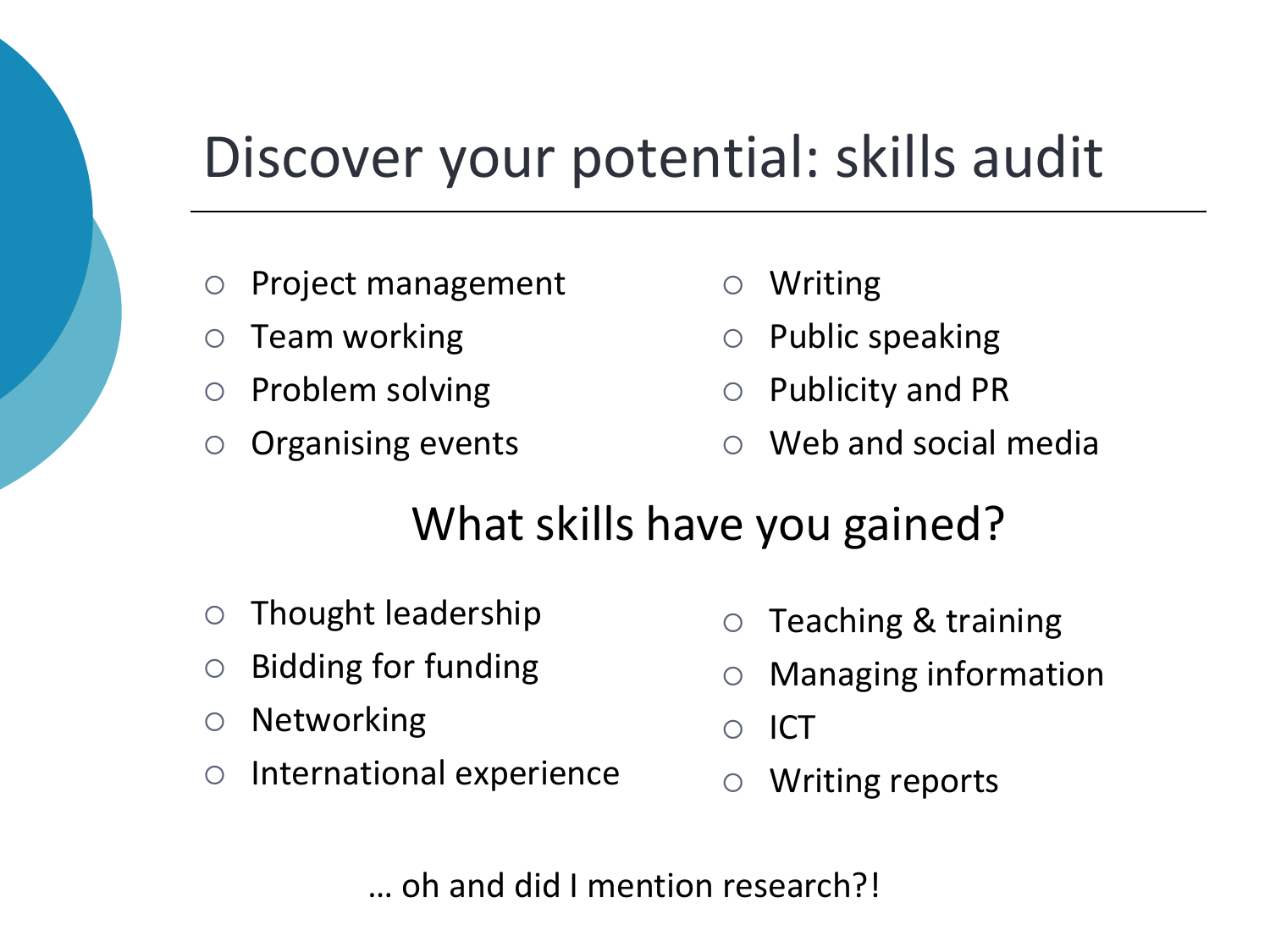### James Mulvey's words of wisdom



"The big problem with academics is that they often don't think of themselves as **changing careers**. They see themselves as 'finding work outside of academia with a PhD.' This is a mistake because the reality is there is no work for PhDs outside of academia. There are just some jobs that a PhD could be good at."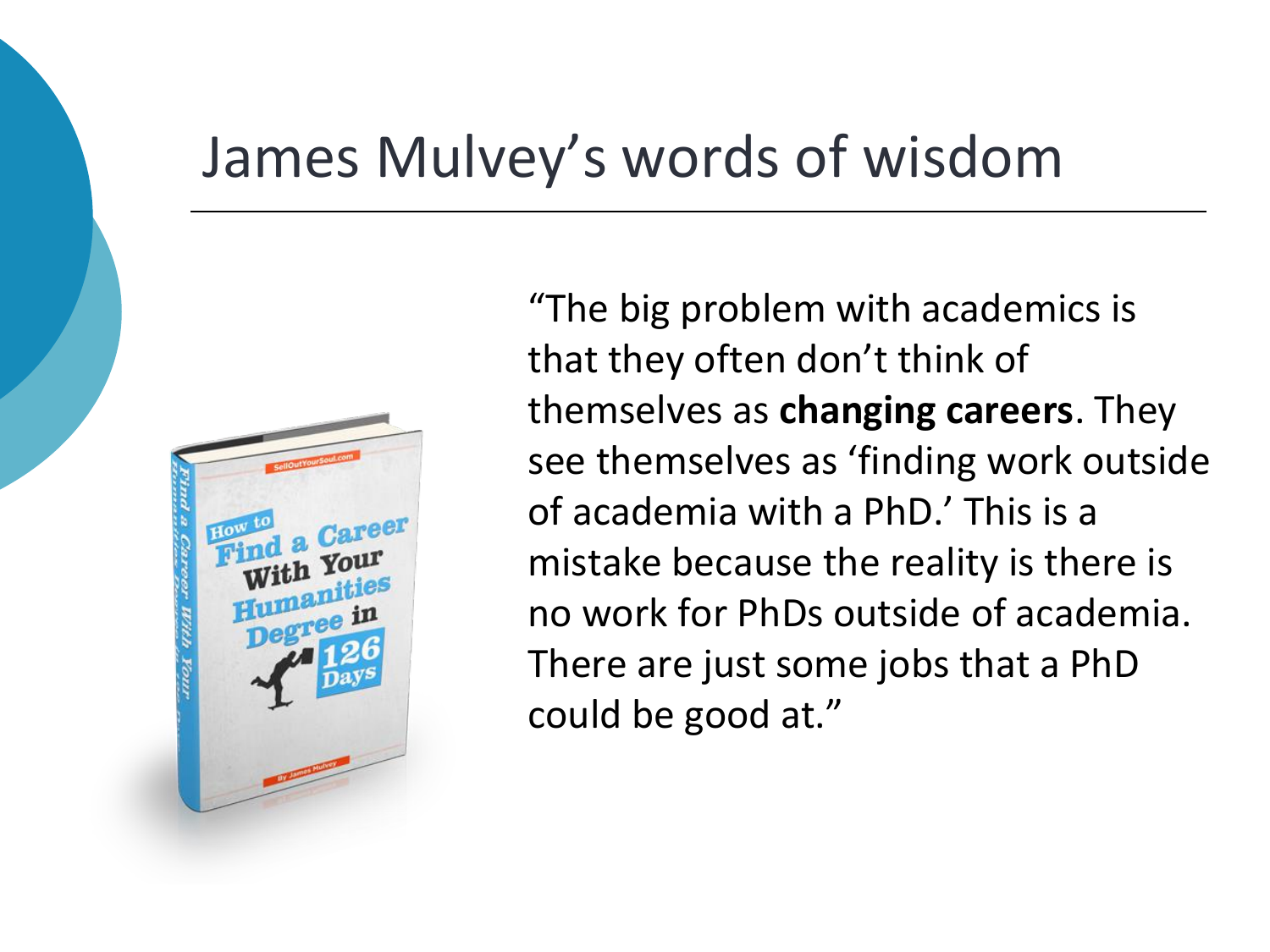### James Mulvey's words of wisdom



"In other words, you need to stop thinking of yourself as a PhD looking for work. You need to stop talking about yourself as a PhD looking for work. Instead, you need to talk about yourself as a researcher, analyst, and writer looking to **switch careers** from academia into private industry."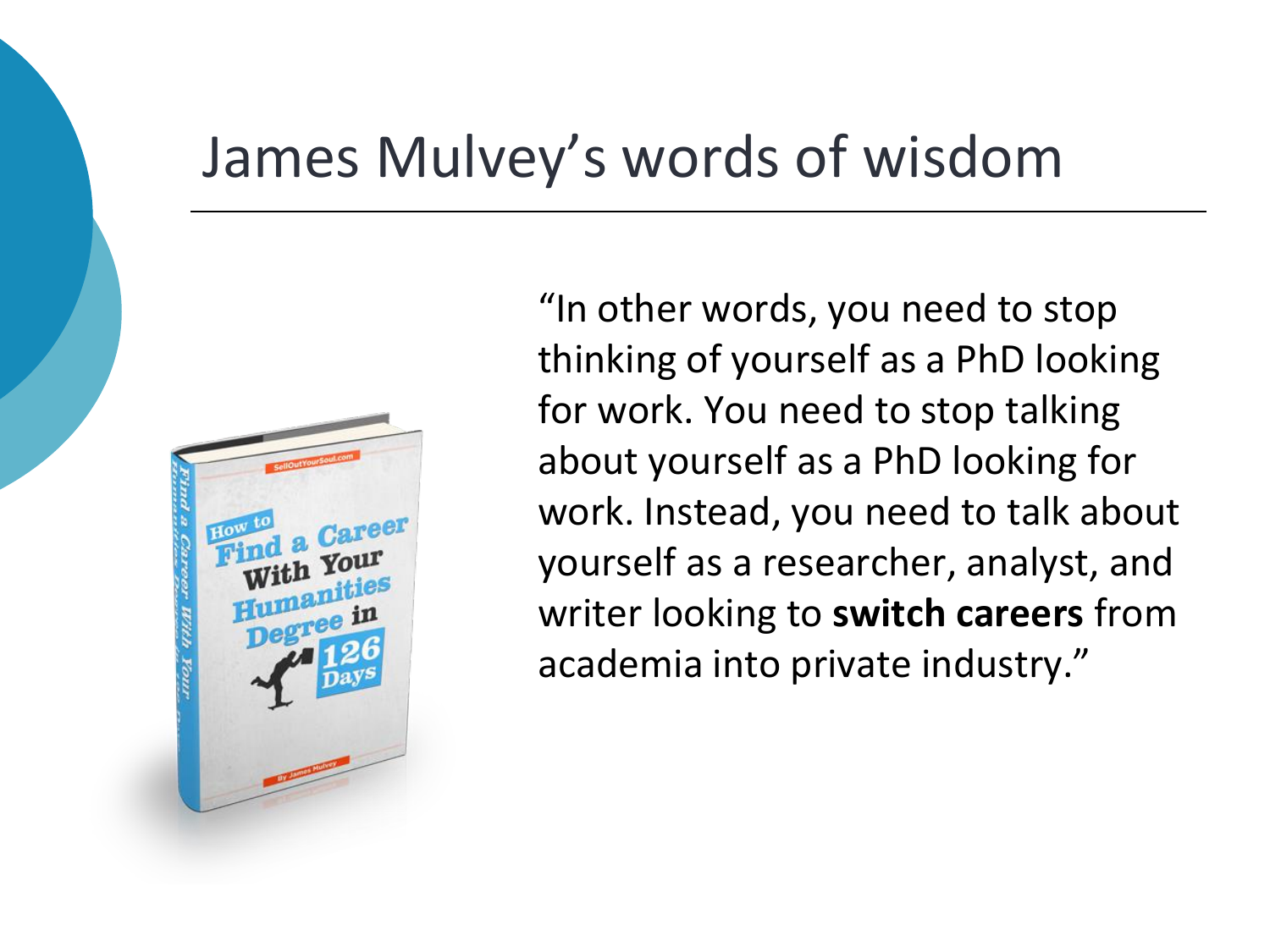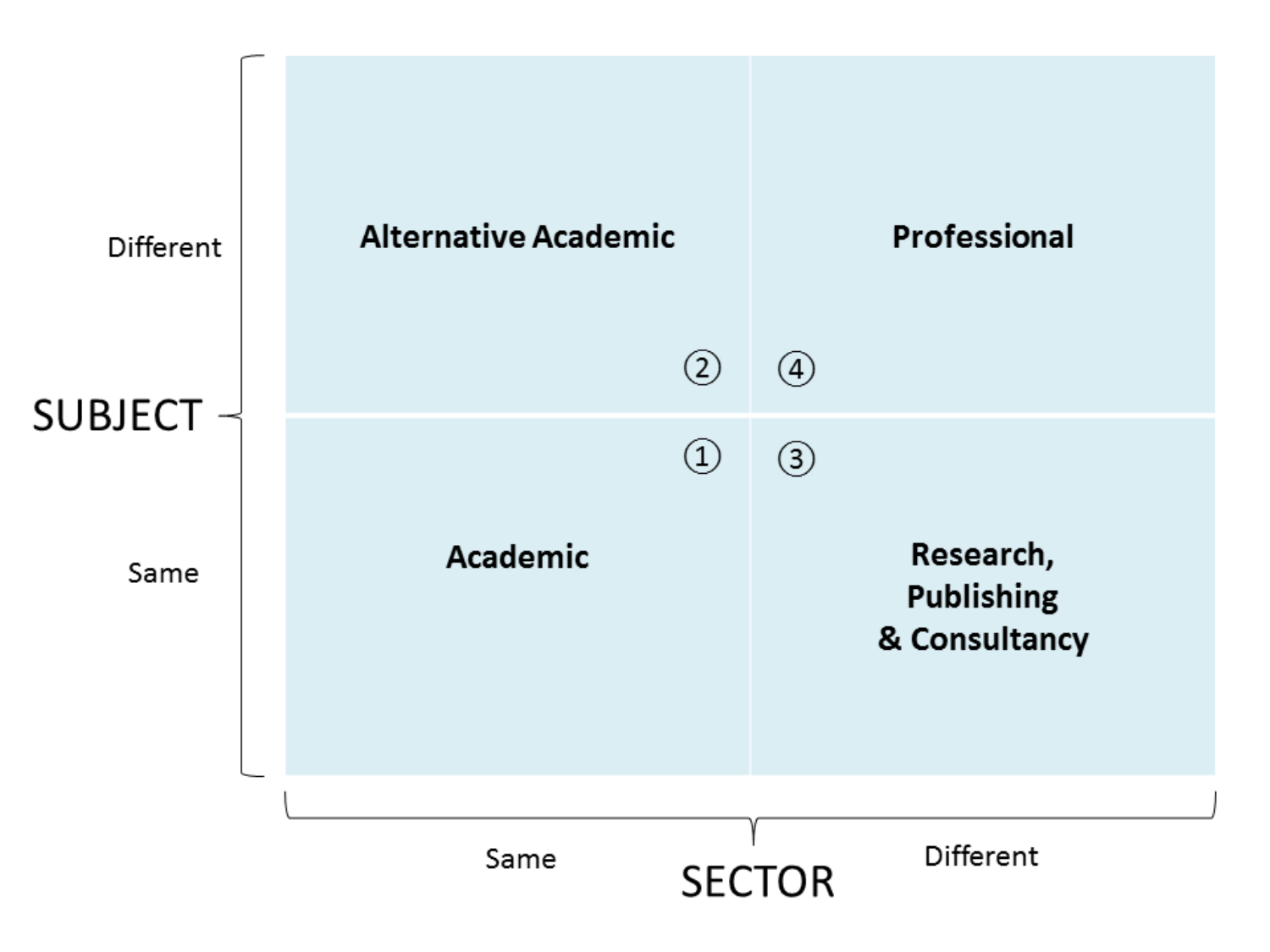## Market yourself: as a professional

- You're not a graduate ... you're an experienced professional X with lots of transferable skills!
- Make a firm decision on a role, and a target sector to switch into
- $\circ$  Use internet job sites to search and find jobs that interest you
- Talk to alumni, friends & employers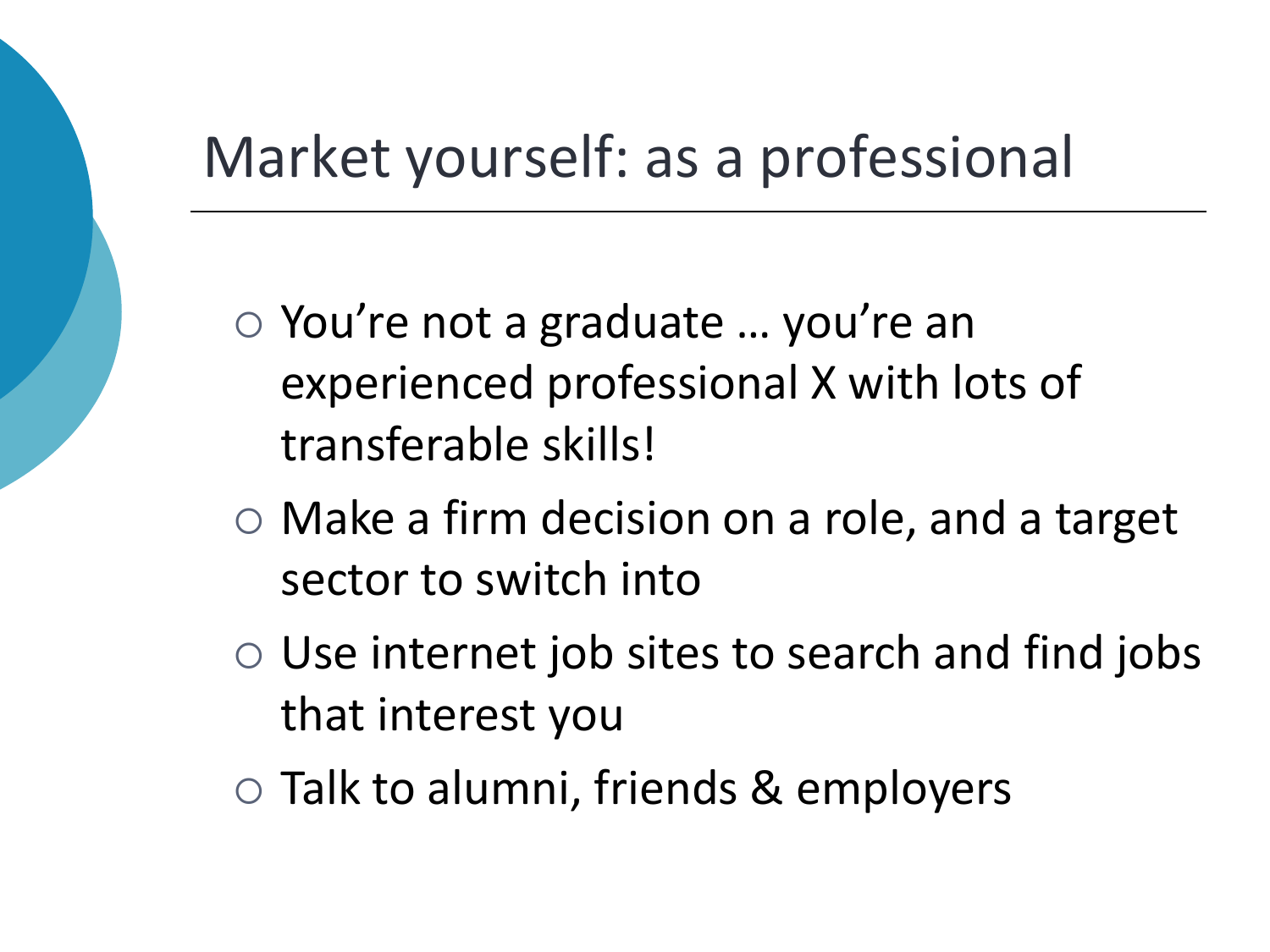$20:15$ 

#### $931\%$

**Diglassdoor** 

20:14

 $931\%$ 



 $\cdot$ ... 02-UK  $\hat{\mathcal{F}}$ 

**Strats Division, Full Time** (PhD/Masters/Bachelors) Analyst/Associate Goldman Sachs - London, England From: Goldman Sachs - 1 days ago

Goldman Sachs Strats business unit is a world leader in developing quantitative and technological techniques to solve complex business problems. Working within the firms trading, sales, banking and investment management divisions, strats use their mathematical and scientific training to create financial products, advise clients on transactions, measure risk, and identify market opportunities.



**Training Consultant / Trainer -**PhD, MSc or BSc in Life **Sciences** 

Location: Surrey, South East Salary: Upto £35,000 per annum (depending on experience) + good benefits Job type: Permanent Company: Edissero Contact: Michelle Northcott

**Training Consultant / Trainer - Life** Sciences, Biology, Chemistry, **Biotechnology, Bioinformatics, Cheminformatics, Pharmaceuticals** 

Our award-winning software client is looking to recruit a training consultant to develop and

 $\Box$ 

 $\sqrt{4}$ 









AL.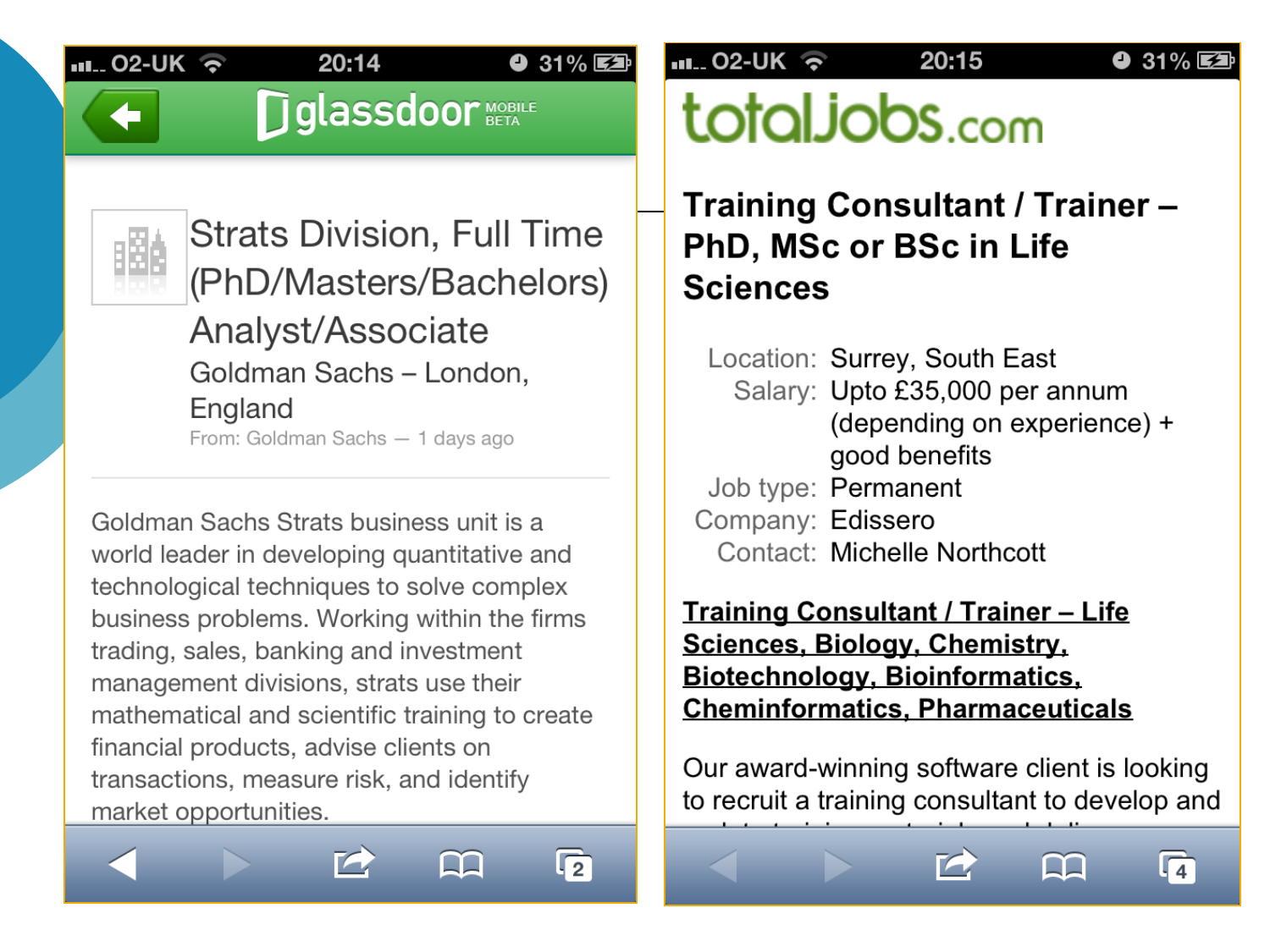### Five options for work experience

- Freelancing / self-employment
- $\circ$  Become an assistant, e.g. at a publisher
- $\circ$  Start consulting
- Get an internship at a relevant company
- Explore Knowledge Transfer Partnerships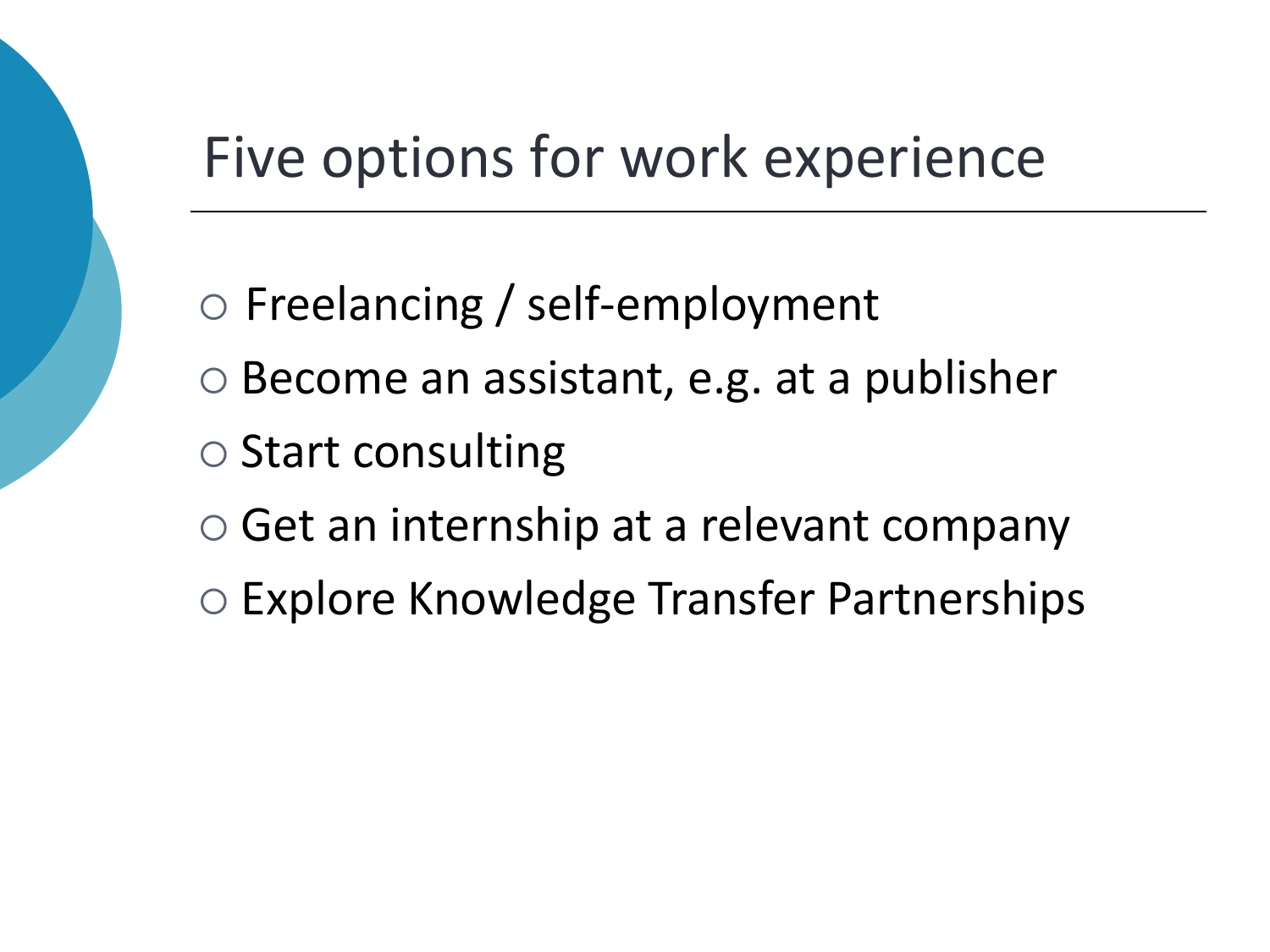#### Jessica Collier: About & Contact

I'm a professional storyteller in the wide world of the to essica Collier, PhD I work with designers, engineers, user experience team Writer and Content Strategist I craft brand narratives and voices. I formulate content strategy. Independent Consultant



'I created a Twitter account and started using it. I developed a LinkedIn profile. I started a blog. I began taking on small writing and editing jobs in addition to my academic work, if only to be able to say, at the crucial moment that someone asked, "Why, yes, I do freelance work. Let's chat."'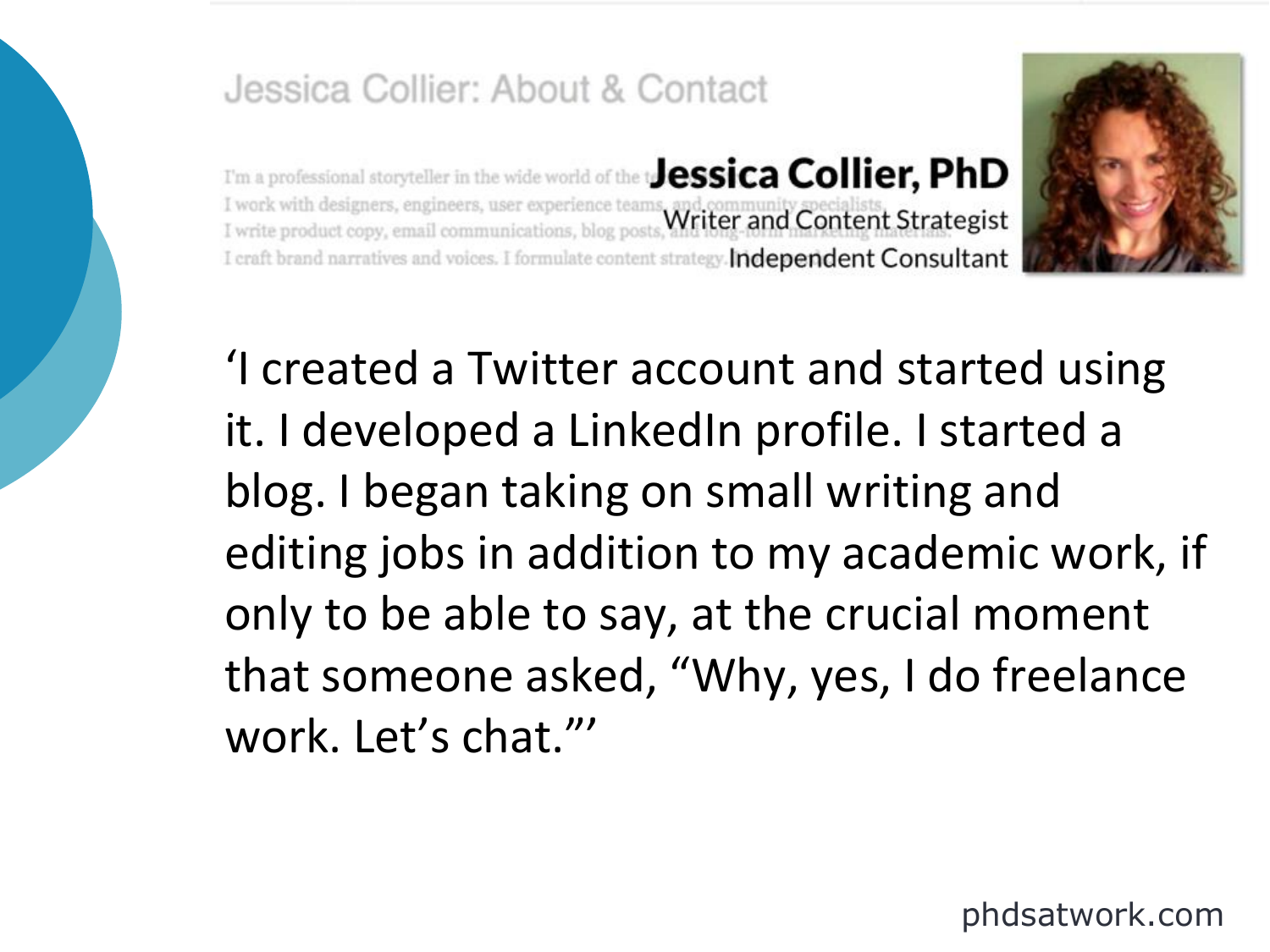### **Adam Capitanio, PhD**

Editorial Associate, Berghahn Books



'Thankfully I had worked as an assistant on pair of academic journals during the first few years of my PhD program; I managed to get a few interviews with academic publishers and finally was hired by Berghahn Books in September 2012 – about a week before I was scheduled to defend my dissertation!'

phdsatwork.com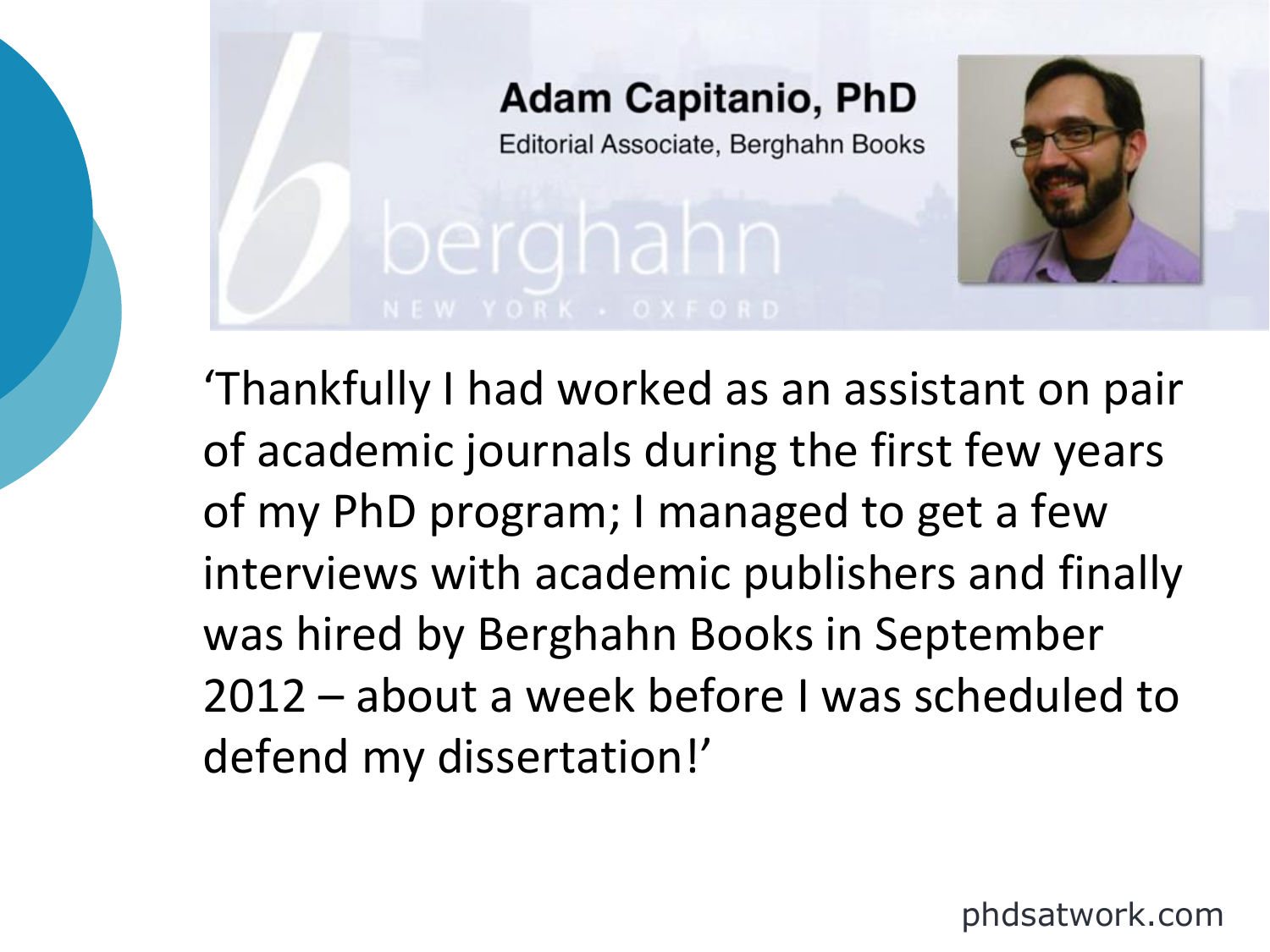## Marketing yourself: your new CV

- Personal statement
- $\circ$  Skills, skills, skills
- Career history (consider PhD as a job not a course)
- $\circ$  For each role, list key achievements
- $\circ$  Education and qualifications
- $\circ$  Relevant examples of your work (not a publications list)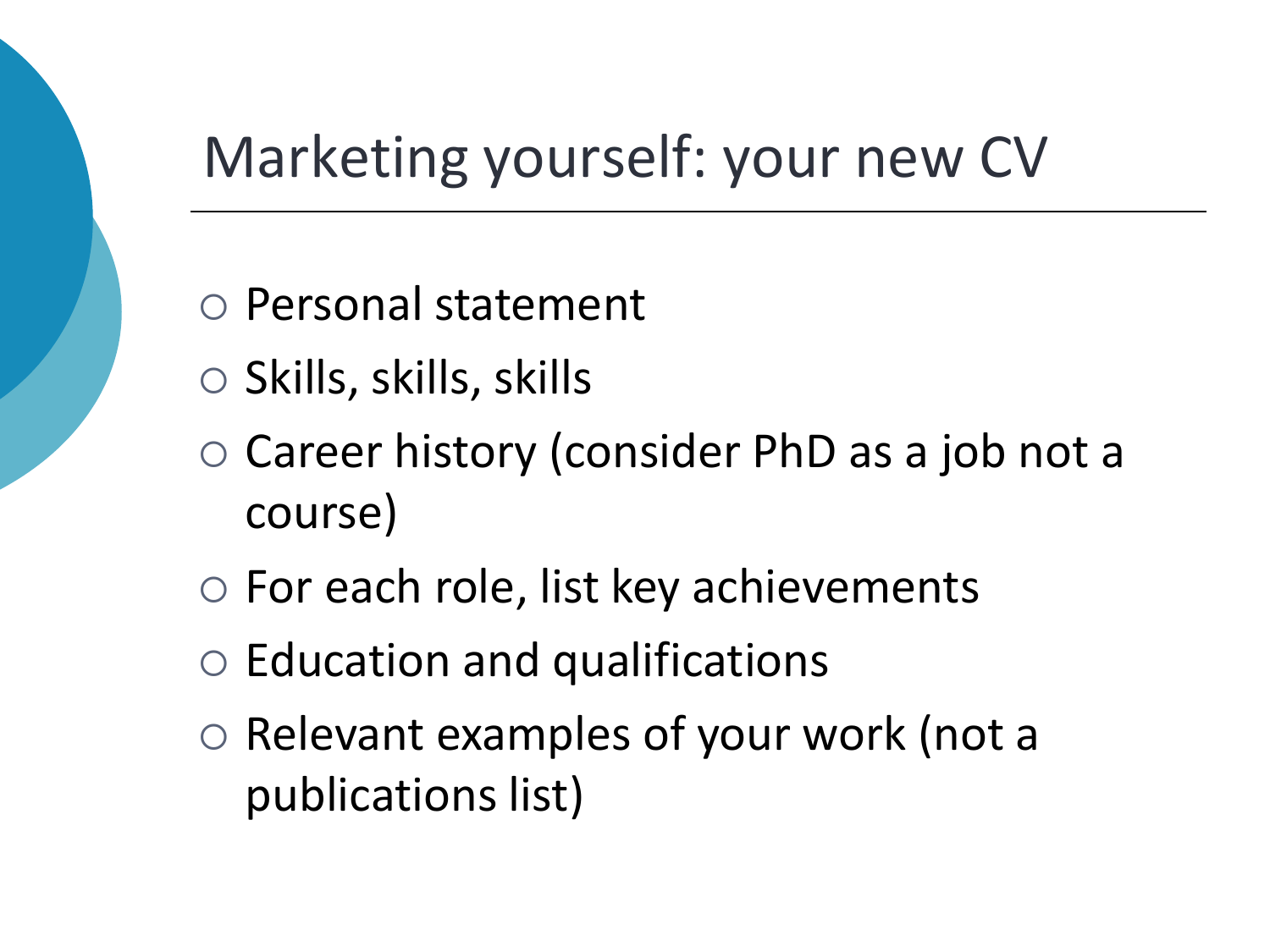## Marketing yourself: interviews

- 'So Dr Humphrey, tell me, how exactly does medieval studies relate to transport data management?'
- $\circ$  Have a good answer about why you are making 'the transition': you have fulfilled your ambition to …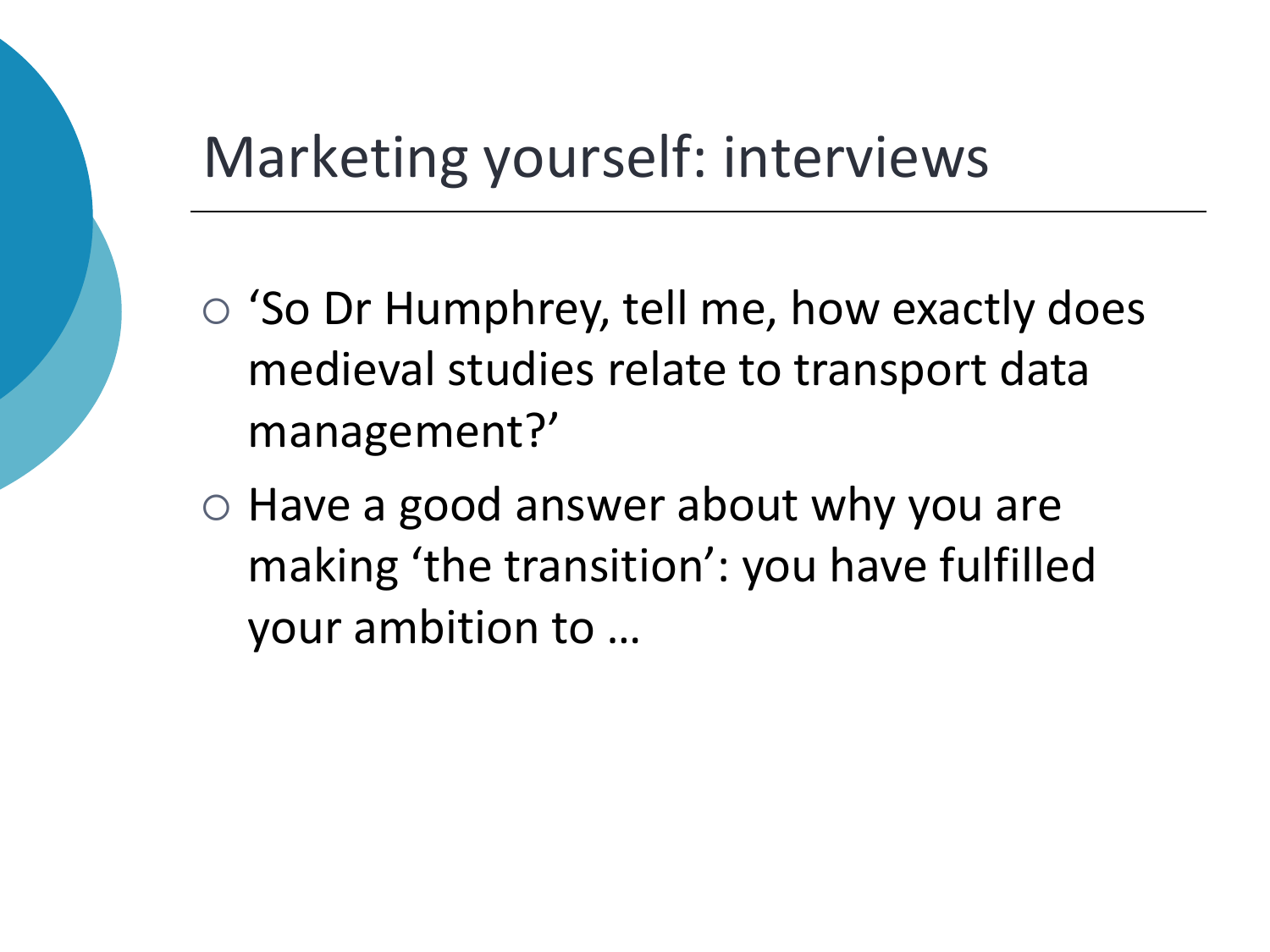### If I can do it, you can do it ...

#### **Triodos Bank – Sustainable Banking**

2011 – Project Manager

#### **WSP Group – Intelligent Transport Systems**

2009-11 – Associate & Business Manager

#### **Transport & Travel Research Ltd**

2005-09 - Principal Consultant & Project Manager

#### **Action Information Management Ltd**

2002-05 – Trainer & Information Manager

#### **Viviance new education Ltd**

2000-02 – Content Analyst & Education Designer

#### **University of York, Centre for Medieval Studies**

1997-2000 – British Academy Research Fellow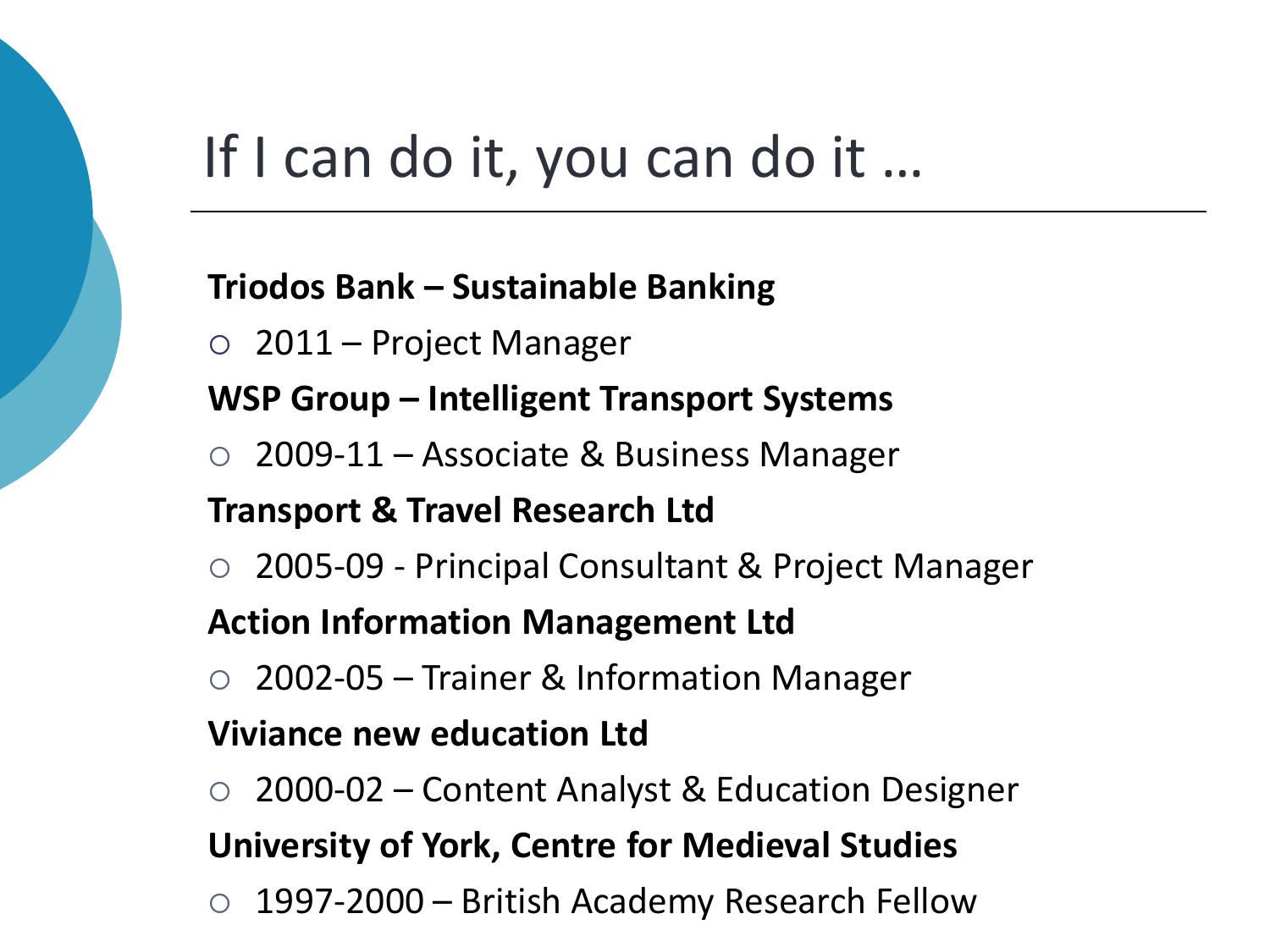## Your 5-point plan for the transition

- 1. Discover your transferable skills
- 2. Decide on a target sector/career
- 3. Get the right work experience
- 4. Create your professional brand
- 5. Tell a great story
- www.jobsontoast.com
- $\mathsf{I}$ =" chris@jobsontoast.com